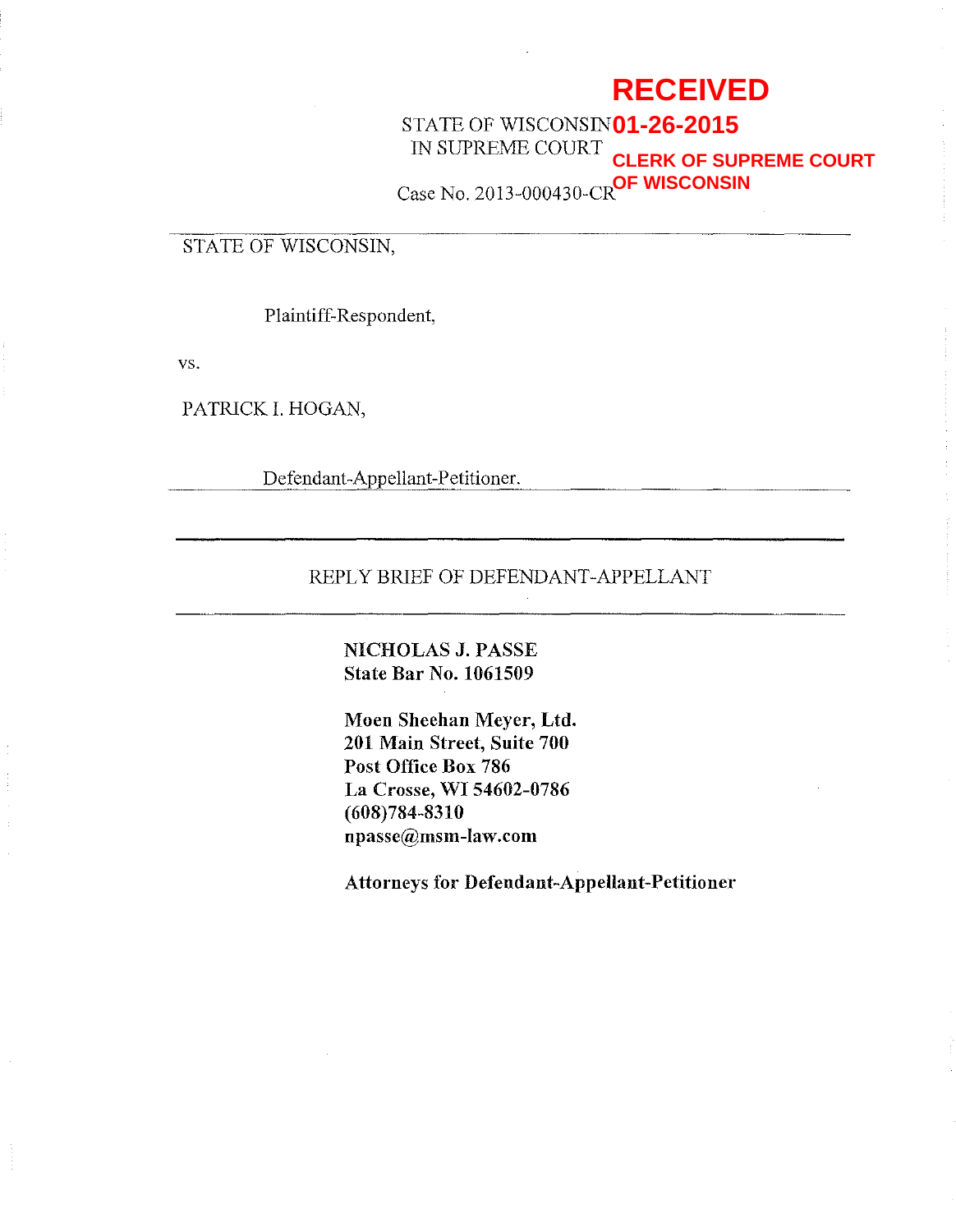## TABLE OF CONTENTS

| I. THE TRIAL COURT JUDGE'S RULING ON DEFENDANT-APPELLANT<br>PETITIONER PATRICK HOGAN'S MOTION TO SUPPRESS LEFT LITTLE ROOM<br>FOR INTERPRETATION AS TO DEPUTY SMITH'S LACK OF REASONABLE |
|------------------------------------------------------------------------------------------------------------------------------------------------------------------------------------------|
| II. DEPUTY SMITH'S EXTENSION OF THE TRAFFIC STOP WAS AIMED AT                                                                                                                            |
| III. HOGAN WAS STILL IN THE PRESENCE OF DEPUTY SMITH AS THE<br>RESULT OF AN ILLEGALITY AT THE TIME DEPUTY SMITH RE-APPROACHED                                                            |
| IV. GRANTING SUPPRESSION OF THE EVIDENCE AGAINST A PERSON IN<br>HOGAN'S SITUATION IS NOT ONLY APPROPRIATE BUT NECESSARY AS A<br>BULLWARK AGAINST LAW ENFORCEMENT OVERZEALOUSNESS         |
| V. HOGAN'S SUGGESTIONS FOR A RULE FOR CASES LIKE HIS ARE ONLY                                                                                                                            |

 $\label{eq:2.1} \frac{1}{\sqrt{2}}\left(\frac{1}{\sqrt{2}}\right)^{2} \left(\frac{1}{\sqrt{2}}\right)^{2} \left(\frac{1}{\sqrt{2}}\right)^{2} \left(\frac{1}{\sqrt{2}}\right)^{2} \left(\frac{1}{\sqrt{2}}\right)^{2} \left(\frac{1}{\sqrt{2}}\right)^{2} \left(\frac{1}{\sqrt{2}}\right)^{2} \left(\frac{1}{\sqrt{2}}\right)^{2} \left(\frac{1}{\sqrt{2}}\right)^{2} \left(\frac{1}{\sqrt{2}}\right)^{2} \left(\frac{1}{\sqrt{2}}\right)^{2} \left(\$ 

 $\label{eq:2.1} \frac{1}{\sqrt{2\pi}}\int_{0}^{\infty}\frac{1}{\sqrt{2\pi}}\left(\frac{1}{\sqrt{2\pi}}\right)^{2\alpha} \frac{1}{\sqrt{2\pi}}\int_{0}^{\infty}\frac{1}{\sqrt{2\pi}}\frac{1}{\sqrt{2\pi}}\frac{1}{\sqrt{2\pi}}\frac{1}{\sqrt{2\pi}}\frac{1}{\sqrt{2\pi}}\frac{1}{\sqrt{2\pi}}\frac{1}{\sqrt{2\pi}}\frac{1}{\sqrt{2\pi}}\frac{1}{\sqrt{2\pi}}\frac{1}{\sqrt{2\pi}}\frac{1}{\sqrt{2\pi}}\frac{$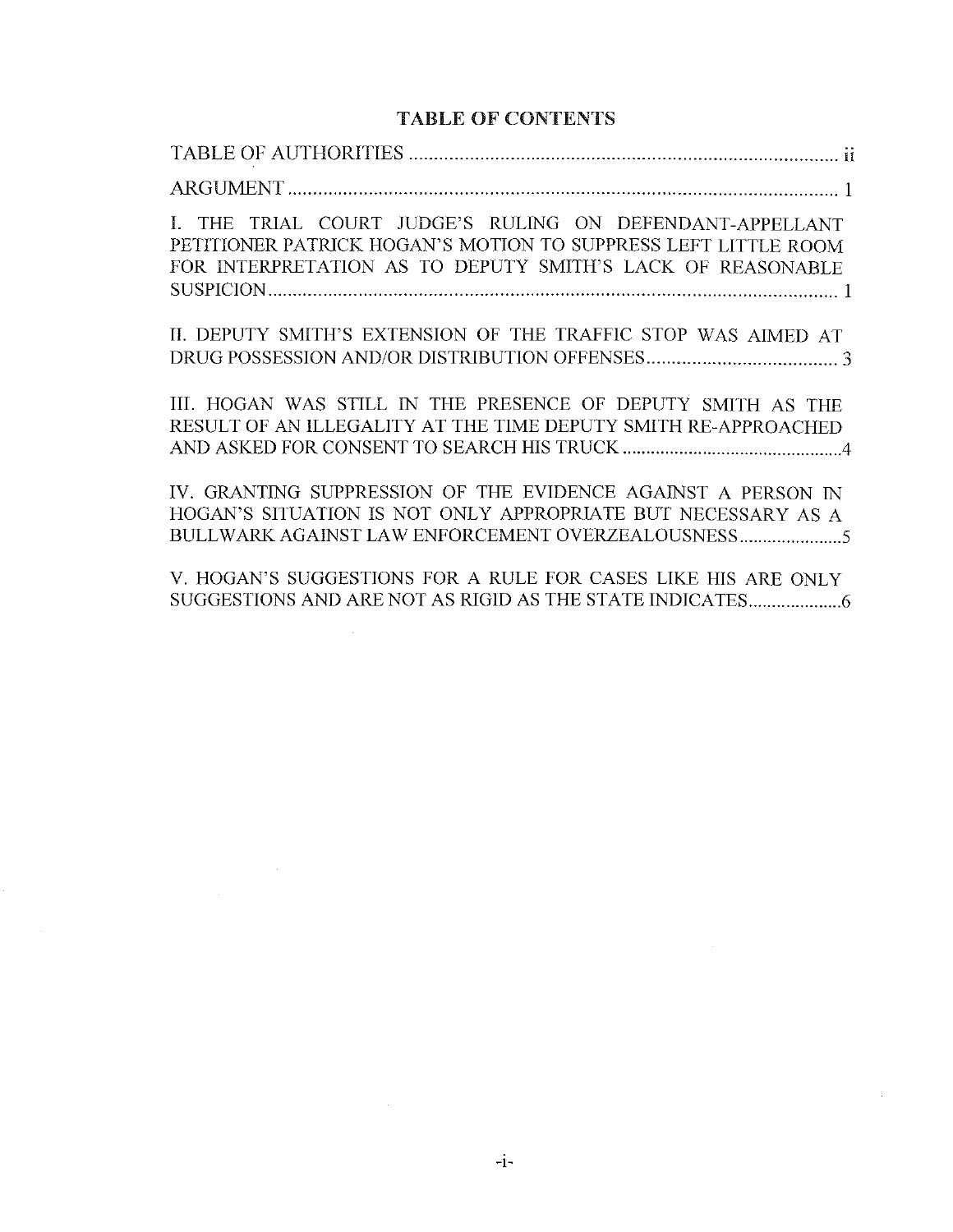## TABLE OF AUTHORITIES

## U.S. SUPREME COURT CASES

| <b>United States v. Mendenhall,</b> |
|-------------------------------------|
| Wong Sun v. United States,          |
| <b>WISCONSIN CASES CITED</b>        |
| State v. Betow,                     |
| State v. Felix,                     |
| <b>State v. Gammons.</b>            |
| State v. Phillips,                  |
| State v. Williams,                  |

## CONSTITUTIONAL PROVISIONS CITED

|--|--|--|--|--|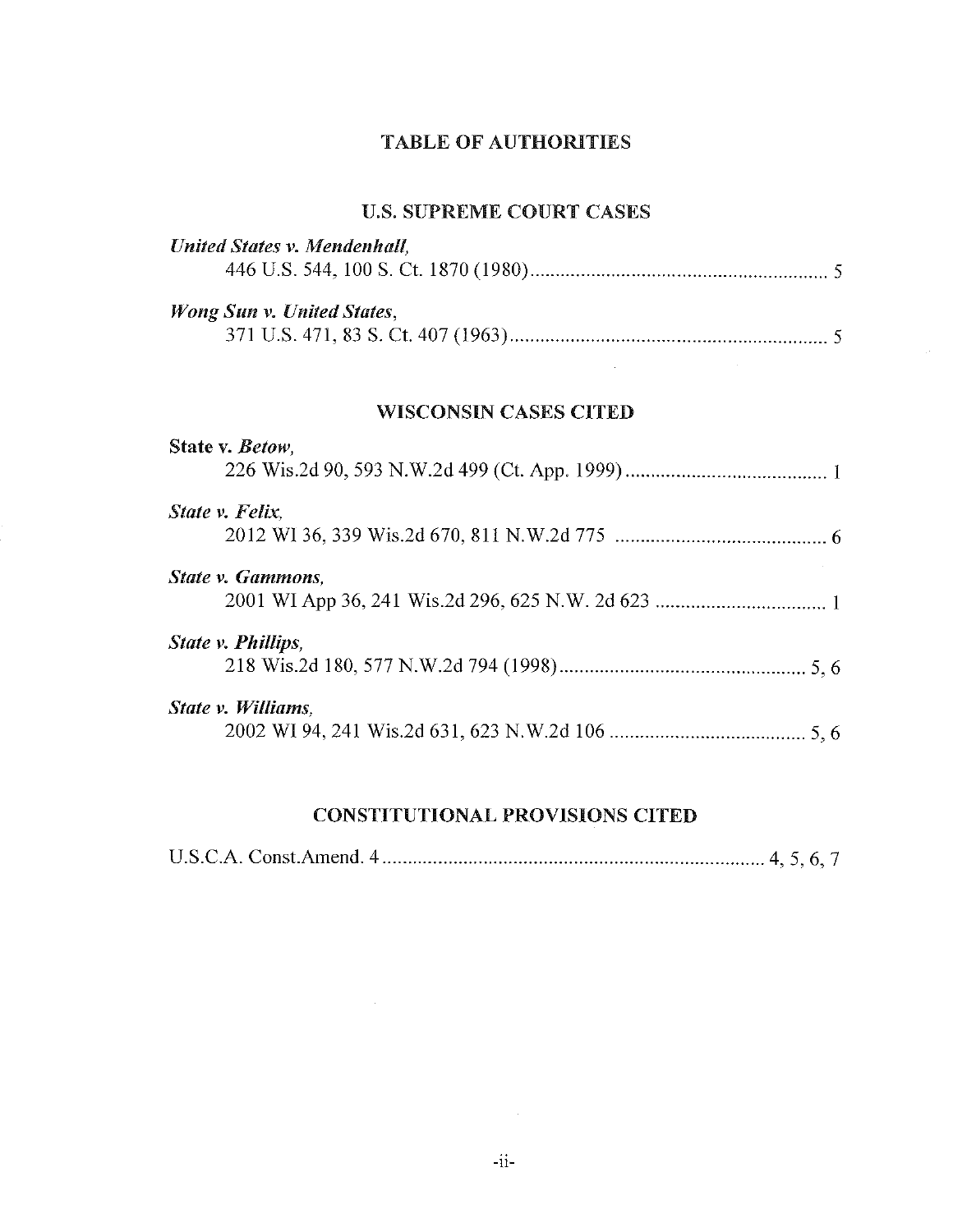#### ARGUMENT

## I. THE TRIAL COURT JUDGE'S RULING ON DEFENDANT-APPELLANT PETITIONER PATRICK HOGAN'S MOTION TO SUPPRESS LEFT LITTLE ROOM FOR INTERPRETATION AS TO DEPUTY SMITH'S LACK OF REASONABLE SUSPICION

The State argues that the trial court judge got it wrong in deciding Deputy Smith lacked reasonable suspicion to extend the traffic stop into a criminal investigation, focusing its argument on the possibility that Hogan may have been driving with a detectable amount of a restricted controlled substance in his blood pursuant to W.S.A.  $\S 346.63(1)(am)$ . Resp't's Br. at 8-20. The trial court judge's ruling on this issue is unusually clear and articulate in addressing why the trial court ruled the way it did and a fair reading of *State v. Betow* and *State v. Gammons* ought not disturb the trial court's ruling.

#### A. Pupils

Deputy Smith claimed Hogan had restricted pupils, perhaps to 3mm at the time of the stop. (21:12, D-App. 000018) He believed his training had taught him that in normal light the normal pupil size for an adult male is 4-5mm. *Id* He admitted if it was sunny the pupils would be restricted and acknowledged it was a sunny day. *Id* Deputy Smith thought he remembered that one indication of drug use was restricted pupils but acknowledged he wasn't a DRE and didn't know what methamphetamine did to pupils. *Id.* 

saying: In his ruling, the trial court judge called the pupil restriction issue "troublesome,"

"Deputy Smith's demeanor when he describes the pupil issue has the flavor of a guess. He concedes that he's not a drug detection expert. When asked what pupil restriction means, he offers this almost off the cuff response that well it can mean cocaine.

It is clear from his demeanor, from the timing of his responses, from the tone and tenor and lack of confidence in his voice, that he's not real sure what it all means. And frankly I'm dubious that you can detect, with the naked eye, from three, four, six, eight feet – whatever it is – a one or two millimeter difference in the size of somebody's pupils. An an officer that is untrained in what it means is not entitled to extend the stop based upon his hunch about what it might be.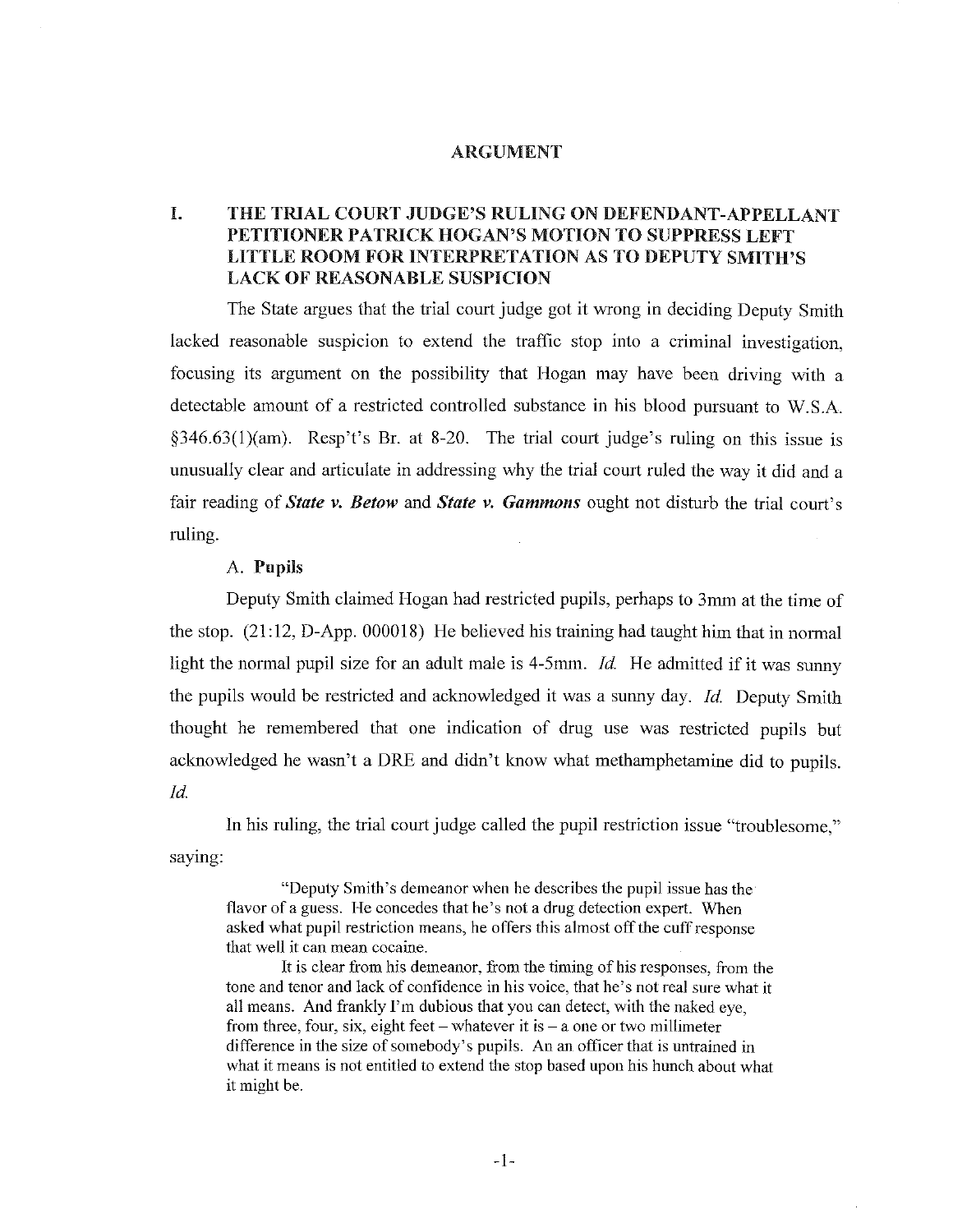And so I can't attribute any power or persuasive force to Deputy Smith's observation of the pupils. It doesn't mean anything on this record with what Deputy Smith knows about it.

And so we then slide that observation into irrelevance. And we're left with a guy who gets pulled over for a seat belt and is nervous and shaky..."

(R 22:3, D-App. 000081). For reference, "the normal pupil size in adults varies from 2 to 4 mm in diameter in bright light to 4 to 8 mm in the dark ... " *Clinical Methods: The History, Physical, and Laboratory Examinations.* 3<sup>rd</sup> Edition, Chapter 58 The Pupils, by Robert H. Spector, *http://www.ncbi.nlm.nih.gov/books/NBK381/* Methamphetamine, like other stimulants, cause pupils to dilate. *http://www.narconon.org/drug-abuse/signs-symptoms-meth-use.html.* It is worth noting that many common physical symptoms suggesting a person is not well can apparently be considered a possible indication of drug use. *Narcanon drug abuse symptoms chart. http://www. narconon. org/Jrug-abuse/signs-chart.html.* Even a drug recognition expert would not have been able to tease any importance out of Hogan's 3mm pupils, assuming Deputy Smith was accurately relating what he saw, because 3 mm is right in the middle of the range of pupil sizes for bright light like the sunny day everyone agrees it was. Paradoxically perhaps, even if it had not been a sunny day and Deputy Smith had been a DRE, Hogan's restricted pupils should have been treated as a contraindication to any hunch Smith may have developed about Hogan being under the influence of methamphetamine or of possibly having a detectable amount of methamphetamine in his blood because if Hogan was under the influence of methamphetamine we would have expected Hogan's pupils to have been dilated. *Id* 

#### B. Shaking and Appearing Nervous

Deputy Smith claims Hogan appeared nervous when he approached him (R 21:9, D-App. 000015), very nervous (R 21:10, D-App. 000016), nervous *Id* (further down the page), and nervous  $(R21:11)$ . In addition to Deputy Smith's testimony, we're able to see and hear how nervous or ordinary Hogan appeared in the squad car video. (R 8; D-App. 000092). Deputy Smith says Hogan's upper body was shaking, though shaking does not appear visibly in the video. *Id* 

Without restricted pupils meaning anything in context, and with Hogan only appearing nervous and possibly shaking, and no indications of poor driving behavior or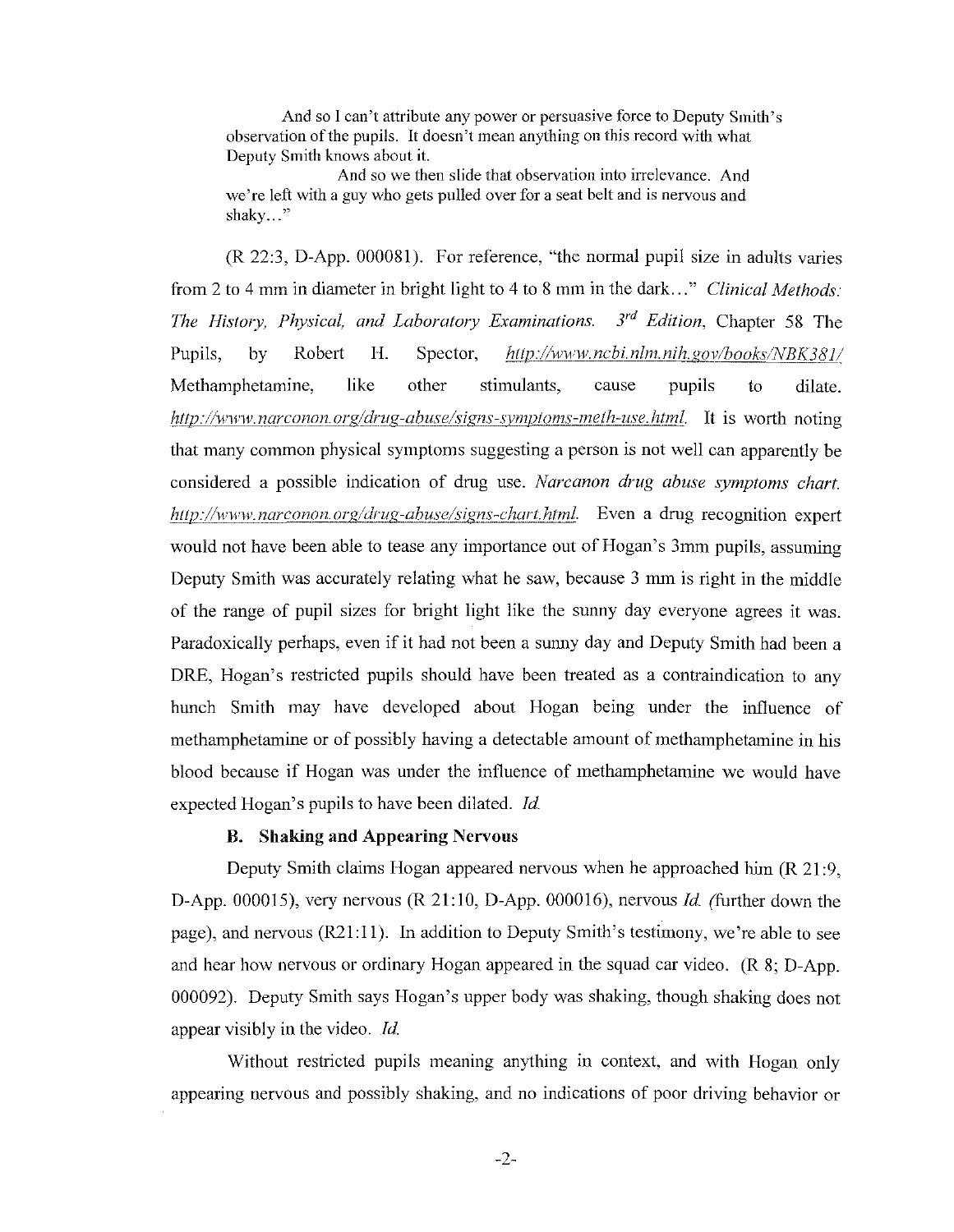other criminal activity, Deputy Smith had no reasonable suspicion to extend the traffic stop into any other investigation.

## II. DEPUTY SMITH'S EXTENSION OF THE TRAFFIC STOP WAS AIMED AT DRUG POSSESSION AND/OR DISTRIBUTION OFFENSES

Deputy Smith's first stop of Hogan began with asking for Hogan's license and registration and calling for backup after he suspected something was going on with Hogan. (8:DVD at 00:30-3:15, D-App. 000092) After Deputy Smith arrives at the 5:00 mark of the squad car video. Smith talks to the backup officer about his observations from 5:00-6:15. The backup officer relates that he's heard Hogan has drug issues and that he might be a "shake and bake" method methamphetamine cook. At  $\sim 6:50$  of the video Deputy Smith radios for a K9 unit, presumably to sniff Hogan's truck for the odor of drugs. At  $\sim$ 7:00 the backup officer indicates to Smith he wouldn't be surprised if there was a bottle in the back cooking (methamphetamine) right now. Deputy Smith gets a radio or phone message from someone else and tells the person he is dealing with 961 issues (meaning Chapter 961 of the Wisconsin Statutes, a chapter describing drug possession, manufacture and distribution criminal offenses.) At 8:30 of the video the backup officer starts talking to Deputy Smith about local civilian disrespect for law enforcement and the two talk about this topic for approximately 90 seconds. At 10:00 Deputy Smith and the backup officer talk about how edgy Hogan's wife (passenger) was. They talk about Hogan and his wife needing to wear seatbelts, their windshield being cracked, and when the drug dog might arrive. Finally, at 10:45 of the video, Deputy Smith says he's going to ask Hogan to do field sobriety tests based on his observation. At 11 :20 of the video Deputy Smith gets a radio message seeming to indicate the drug dog's handler can't be located. The backup officer wonders aloud whether Hogan would grant consent to search his truck at 11 :15 of the video.

Deputy Smith did not have reasonable suspicion to extend the traffic stop into any kind of criminal investigation. Hogan had not engaged in any erratic driving behavior, had regular size pupils for bright light, and may have appeared somewhere between nervous and very nervous and may or may not have been shaking. There was no reasonable suspicion that Hogan was under the influence of any restricted controlled substance or that he had any in his blood considering Deputy Smith's uncertainty and lack of knowledge regarding symptoms of drug use and the seeming lack of evidence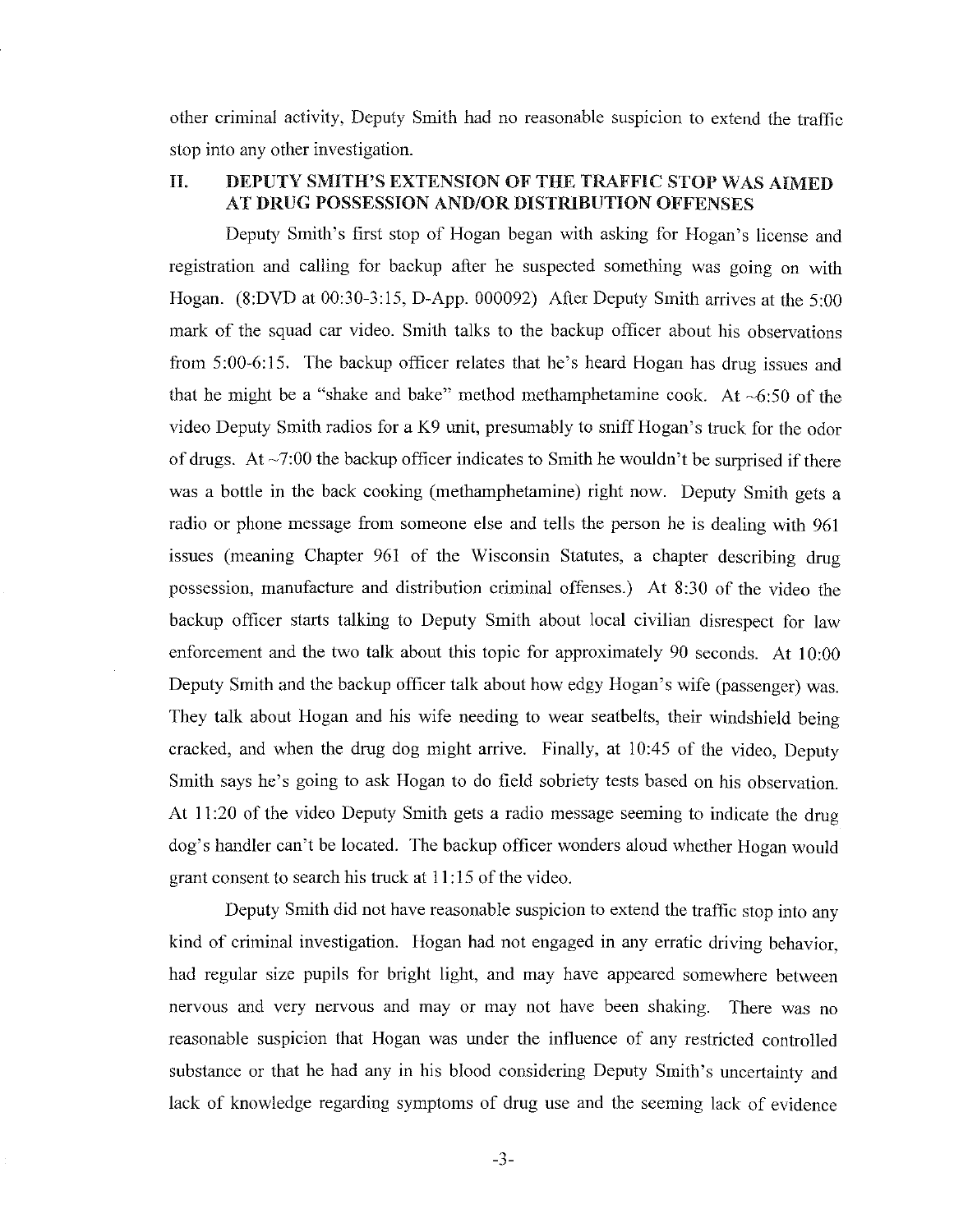which would suggest Hogan was under the influence of any controlled substances. Even if the state is still allowed to argue reasonable suspicion existed after not arguing it at the Court of Appeals, and then even if this court were to find reasonable suspicion existed for operating under the influence of an intoxicant for having a detectable amount of a restricted controlled substance in his blood, the video indicates Deputy Smith wrongfully extended the traffic stop primarily to do a drug possession/manufacture investigation. To the extent Deputy Smith extended the traffic stop to investigate Hogan for offenses for which Deputy Smith lacked reasonable suspicion to investigate before moving on to the OWI investigation, Hogan's 4th Amendment rights were still violated.

## UL HOGAN WAS STILL IN THE PRESENCE OF DEPUTY SMITH AS THE RESULT OF AN ILLEGALITY AT THE TIME DEPUTY SMITH RE-APPROACHED AND ASKED FOR CONSENT TO SEARCH HIS TRUCK

The State argues the search of Hogan's truck did not result from Smith's extension of the traffic stop. Resp't's Br. at 26-27. Contrary to their assertion, Hogan was still in Deputy Smith's presence at the time Deputy Smith re-approached Hogan and asked for consent because of Deputy Smith's illegal extension of the seatbelt stop into a criminal investigation. Had Deputy Smith not called for a drug dog and backup and chatted with the backup officer while waiting or then gave Hogan field sobriety tests, Hogan would have left Smith's presence perhaps 15 minutes before the 25:00 minute mark of the video. Hogan acknowledges he was validly pulled over for a seatbelt violation, but a valid traffic stop does not give law enforcement carte blanche to extend a stop to look for evidence of other offenses. Assuming this Court decides Depnty Smith did violate Hogan's 4<sup>th</sup> Amendment rights by wrongfully extending Hogan's detention, Hogan was detained longer than he should have been and he was only around the extra length of time to answer a request to search his truck because of Smith's illegality. This court should not guess at whether a suspect might have given consent to search the truck but for the illegal detention of the suspect and there is no way the State should be given the benefit of the doubt when law enforcement's illegal detention of a suspect is the reason all we can do is guess as to the answer.

The State cites *Murray v. United States,* 487 U.S. 533, 541 (1988) for the idea that the application of the exclusionary rule should not put law enforcement in a worse position than they were before the violation. Resp't's Br. at 27. As the State notes,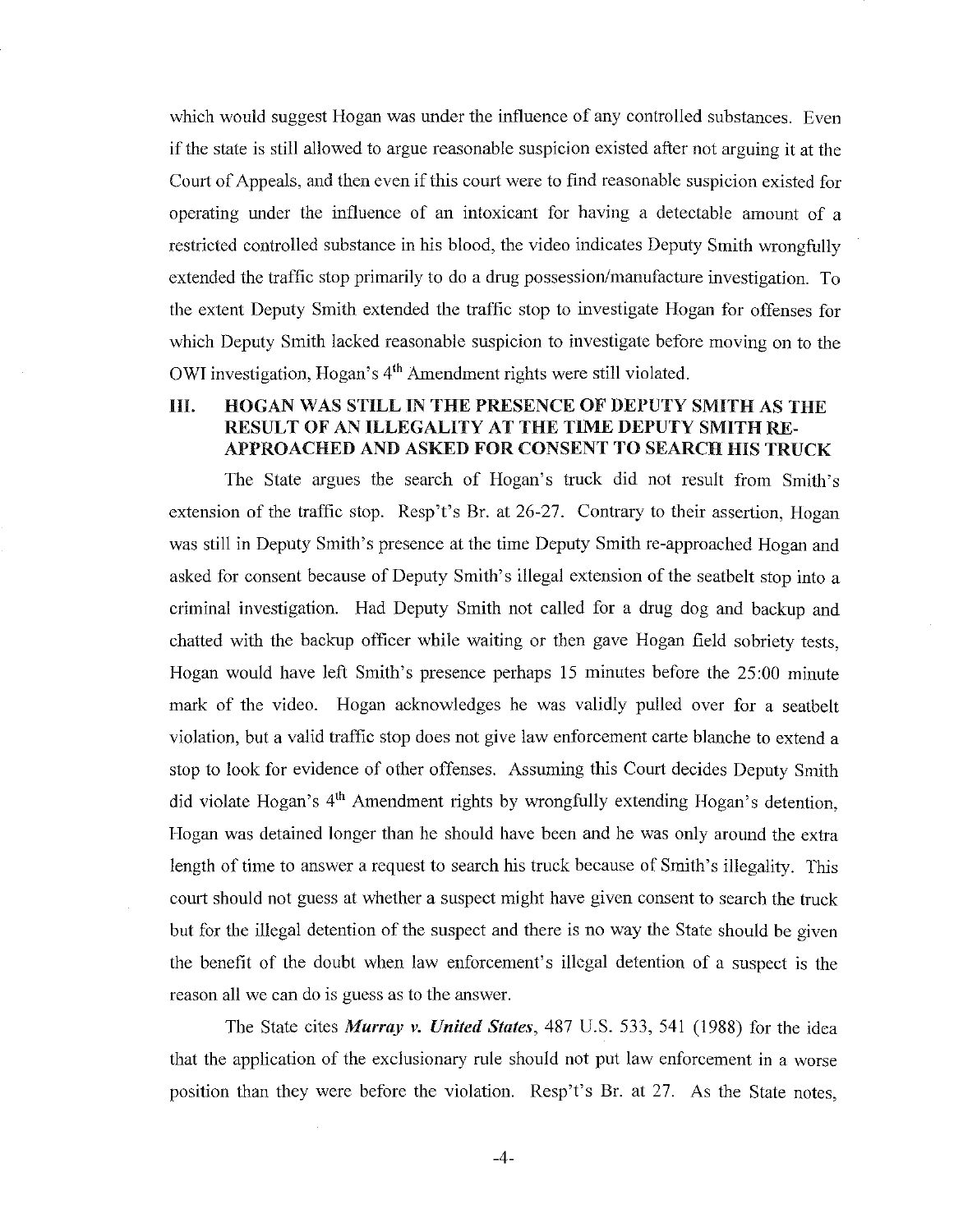*Murray* was concerned with application of the independent source doctrine. The contents of a drug distribution-related building which law enforcement had enough evidence to obtain a search warrant to raid based on evidence obtained elsewhere was admissible thanks to that other information and a later-obtained search warrant. In this case we have an officer illegally extending a traffic stop into a drug investigation, releasing the suspect for a minimal time and then asking for consent to search. We'll never know what Hogan might have said to a request for consent to search his truck butfor the violation of his 4<sup>th</sup> Amendment rights but Hogan's newly frustrated/hostile tone and his asking Deputy Smith for his name and badge number in response to what he apparently perceived to be law enforcement harassment in the seconds after being asked for consent to search the truck suggests Deputy Smith's earlier detention of Hogan did have some impact on him. (8:DVD time 25:00-26:00, D-App 000092)

## IV. GRANTING SUPPRESSION OF THE EVIDENCE AGAINST A PERSON IN HOGAN'S SITUATION IS NOT ONLY APPROPRIATE BUT NECESSARY AS A BULL WARK AGAINST LAW ENFORCEMENT OVERZEALOUSNESS

The State claims that the only way for this Court to grant exclusion is to go against its own precedent and decades of Unite States Supreme Court precedent. This is simply not the case. Exclusion can and should be granted if this Court applies the analysis of *State v. Williams* or *U.S. v. Mendenhall* to traffic stop cases where an officer violated a suspect's 4th Amendment violations shortly before asking that suspect for consent to search his/her vehicle and determines that suspects in that situation will often not feel free to leave. Alternatively, exclusion can and should be granted if this Court gives appropriate weight to the three *State v. Phillips* and *Brown v. Illinois* taint attenuation factors in determining whether the evidence came at the exploitation of the illegal law enforcement activity or was sufficiently attenuated so as to dissipate the taint from that illegality. *State v. Wong Sun,* 371 U.S. 471, 488 (1963). Finally, exclusion can and should be granted under any fair test this court may wish to adopt as a further development of its search and seizure jurisprudence. It is the State who appears to be asking the Court to read the above-listed cases so narrowly that exclusion can only be granted if a court finds that officers' actions were sufficiently deliberate or flagrant to offset the price paid by the justice system, ignoring the fact that these cases' tests already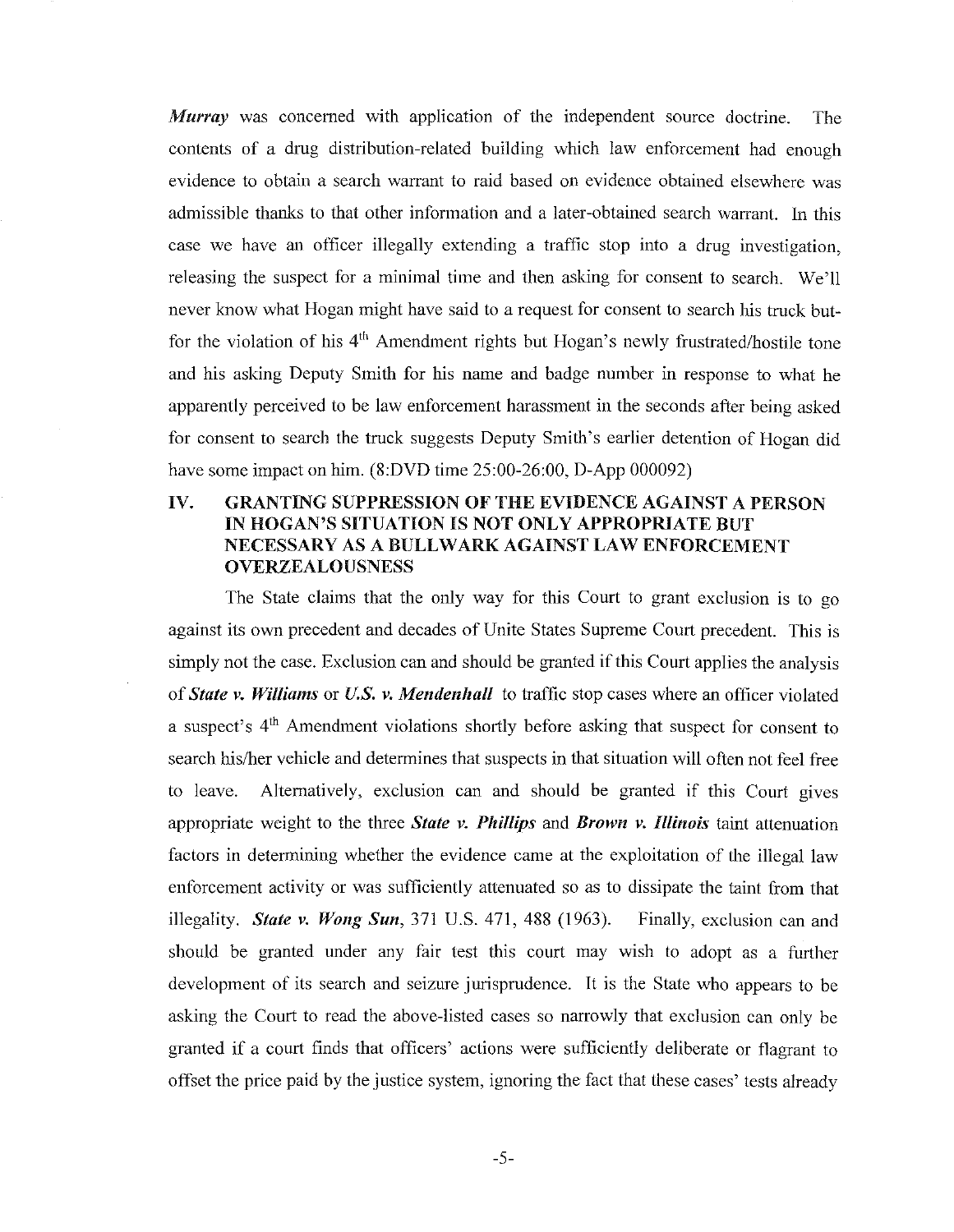are calibrated to take the interests of the public and the courts against allowing lawbreakers to escape justice into account. The exclusionary rule requires the balancing of the benefits of the rule's remedial objectives with the costs it exacts. *State v.* Felix, 2012 WI 36, 339 Wis. 2d 670, 690, 811 N.W.2d 775 (2012).

According to CCAP records accumulated by CourtTracker (Part of Madisonbased Court Data Technologies, LLC), there were 11,584 Wisconsin Statutes Chapter 961 (drug offense) charges filed in 10,043 cases in Wisconsin Circuit Courts in calendar year 2014. Allowing that these numbers may be slightly low or slightly high, granting or not granting suppression in one case is a drop in the bucket and unimportant in the larger sense except for the message this Court's opinion sends. What is important is articulating and applying the rules fairly so that the public can trust their  $4<sup>th</sup>$  Amendment rights are safeguarded against law enforcement overreaching, so that law enforcement knows they need to be fair with suspects, and so that the trial courts of the state know what analysis to run when a motorist suspect is validly stopped, has the traffic stop wrongfully extended, is verbally released and is then almost immediately asked questions or for consent to search his/her vehicle. Hogan doubts a flood of cases with fact patterns similar to his exist or have ever existed and trusts that any opinion authored by this Court will be narrow and manageable enough that it will not result in the floodgates of litigation problem the State fears. Resp't's Br. at 31.

### V. HOGAN'S SUGGESTIONS FOR A RULE FOR CASES LIKE HIS ARE ONLY SUGGESTIONS AND ARE NOT AS RIGID AS THE STATE INDICATES

This Court could decide this case using the *Williams* motorist seizure analysis, the *Phillips* taint attenuation analysis, or may fashion a new rule. Hogan has offered a few thoughts for consideration in drafting any such rule in his brief on pp.21-22 including taking into account any steps which law enforcement might take to "rehabilitate" themselves to a suspect whose  $4<sup>th</sup>$  Amendment rights the officers have just violated before asking that suspect questions or for consent to search the suspect's vehicle. Some of the more obvious ways to do that would be to verbally remind the suspect that he is free to go or to refuse to answer questions, or to actually allow the suspect to have meaningful time and space apart from the officer sufficient to counteract the taint of the officer's violation of the suspect's 4<sup>th</sup> Amendment rights. No hard and fast rule about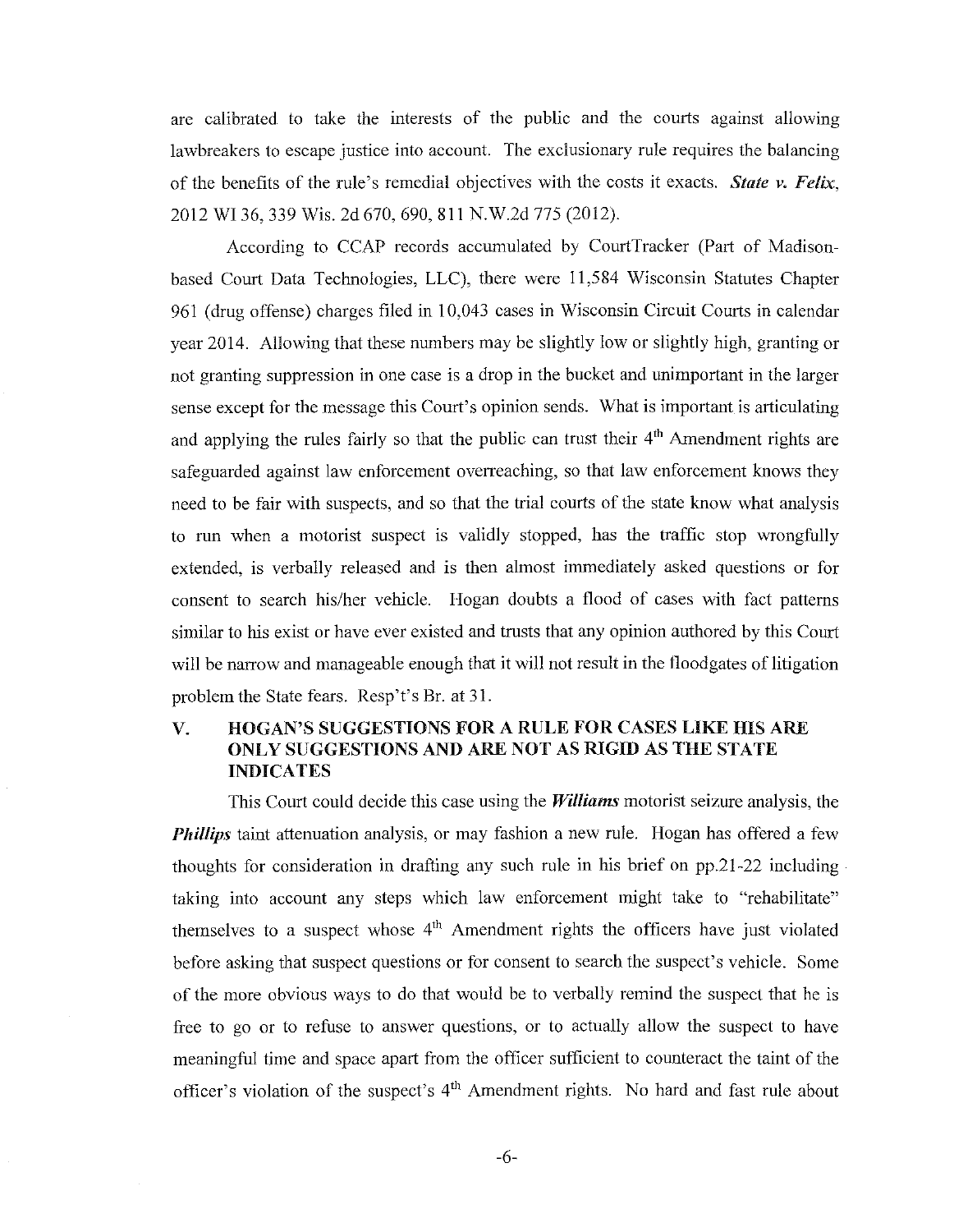any particular rehabilitative steps would be appropriate but a court should consider any steps taken by officers to rehabilitate themselves to a suspect or the failure to do so under circumstances like the ones we are addressing.

Dated January 26, 2014

 $\sim$ 

 $\bar{z}$ 

 $\bar{z}$ 

Nicholas J. Passe Attorney for Defendant-Appellant-Petitioner SBN 1061509

MOEN SHEEHAN MEYER LTD. 201 Main St., Suite 700 La Crosse, WI 54601 (608)784-8310 npasse@msm-law.com